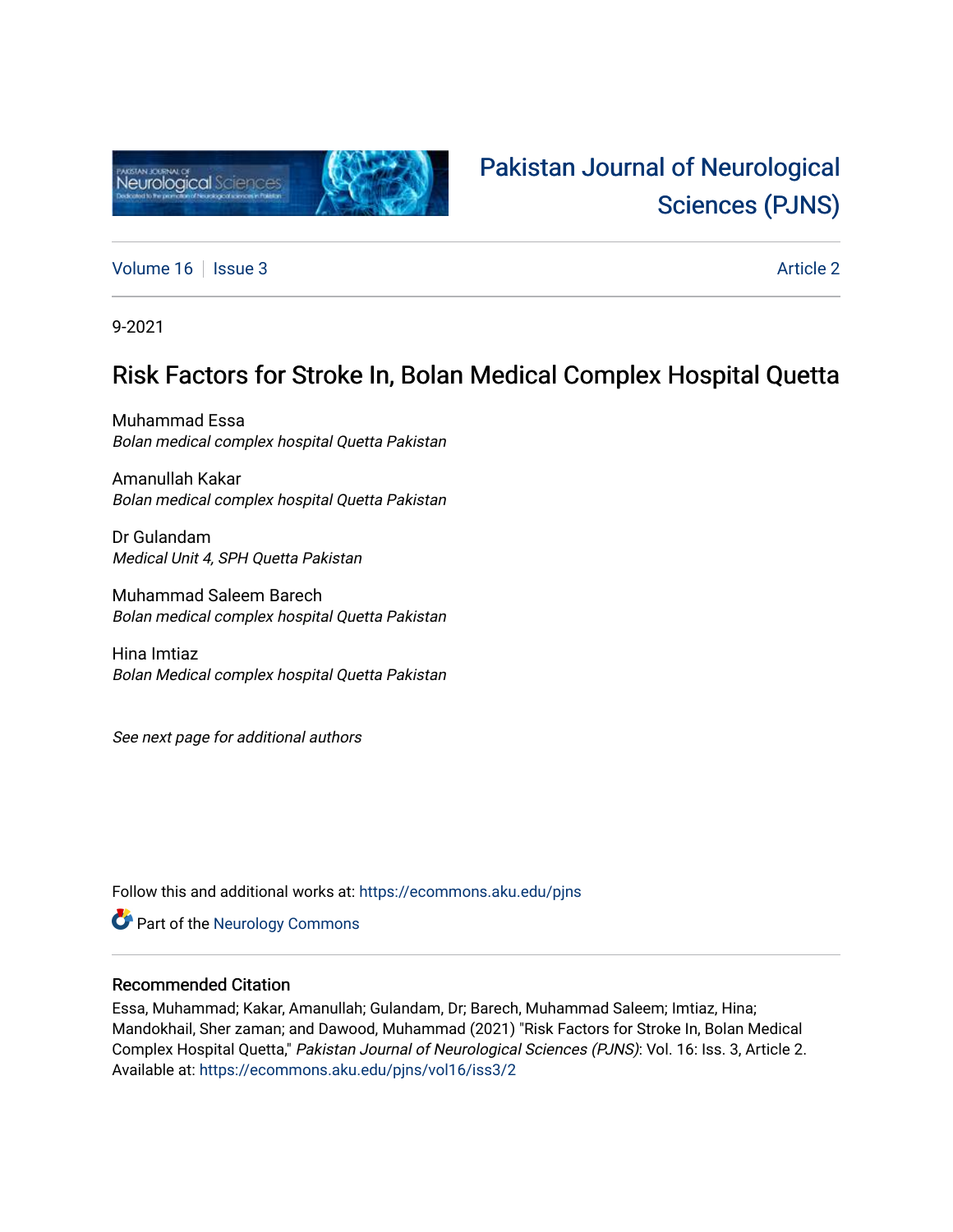### Risk Factors for Stroke In, Bolan Medical Complex Hospital Quetta

### Authors

Muhammad Essa, Amanullah Kakar, Dr Gulandam, Muhammad Saleem Barech, Hina Imtiaz, Sher zaman Mandokhail, and Muhammad Dawood

This original article is available in Pakistan Journal of Neurological Sciences (PJNS): [https://ecommons.aku.edu/](https://ecommons.aku.edu/pjns/vol16/iss3/2) [pjns/vol16/iss3/2](https://ecommons.aku.edu/pjns/vol16/iss3/2)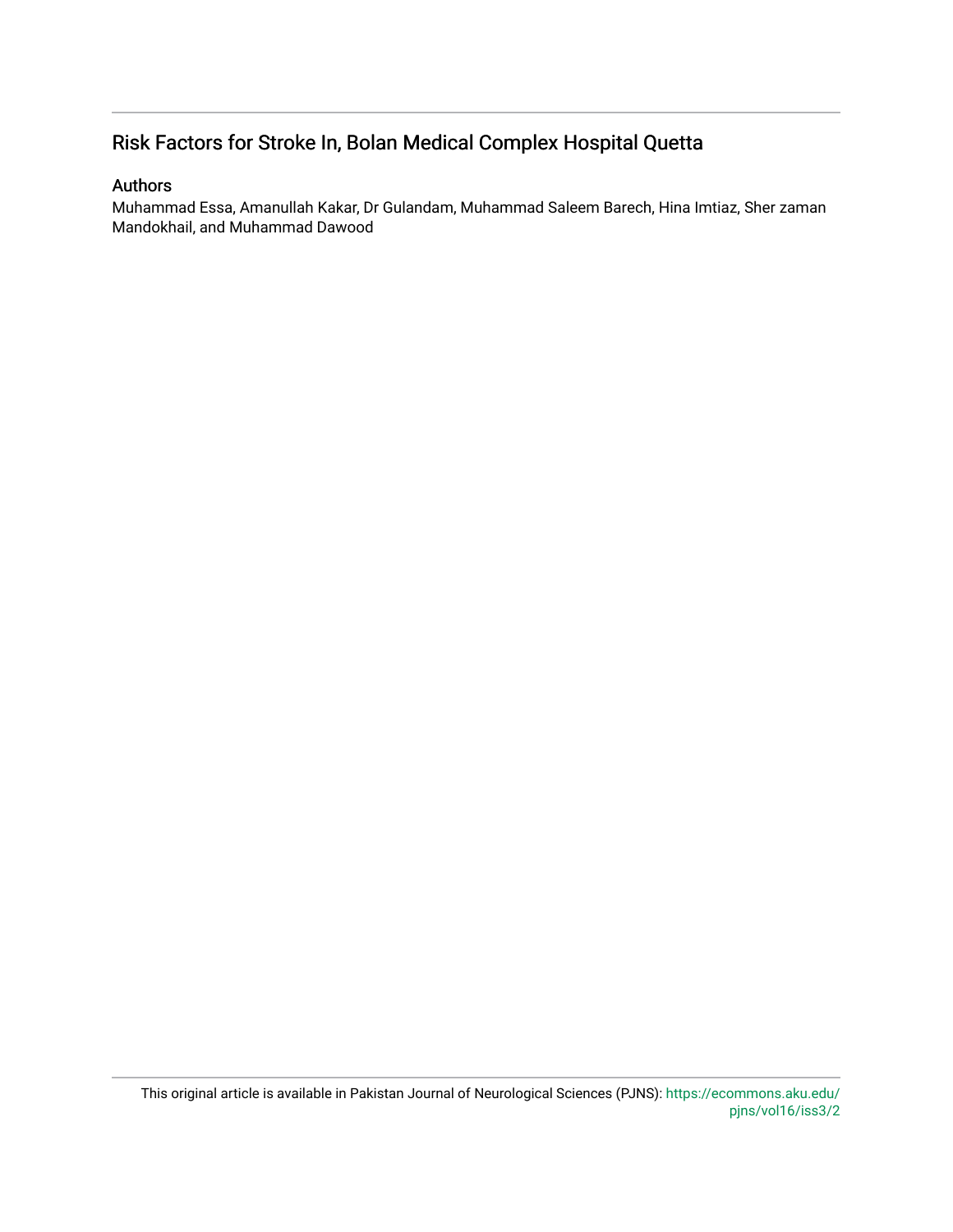# RISK FACTORS FOR STROKE IN, BOLAN MEDICAL COMPLEX HOSPITAL QUETTA

**Muhammad Essa1\* Amanullah Kakar1 Gulandam1 Muhammad Saleem Barech2 Hina Imtiaz2 Sher zaman Mandokhail3 Muhammad Dawood3**

- *1 . Syed Muhammad Essa department of neuro medicine Bolan medical complex hospital Quetta.*
- *1 . Aman-u-ullah kakar Associate professor department of neuro medicine Bolan medical complex hospital Quetta.*
- *1 . Gulandam Assistant professor medical Unit 4, SPH Quetta.*
- *2 . Muhammad Saleem Barech professor & Head of department of neuro medicine Bolan medical complex hospital Quetta.*
- *2 .Hina Imtiaz Department of neuro medicine Bolan Medical complex hospital Quetta.*
- *3 . Sher zaman Mandokhail Associate professor Department of ENT BMCH Quetta.*

*Correspondence Author: Muhammad, Essa; dressakhan777@gmail.com Department of neuro medicine BMCH Quetta,*

*Date of submission: January 12, 2021 Date of revision: June26, 2021 Date of acceptance: June 30, 2021* 

#### ABSTRACT

**OBJECTIVE:** Stroke is one of the leading causes of physical impairment and mortality worldwide. Optimizing preventive strategies will help decrease the burden of stroke. The objectives of this study were to determine common stroke risk factors, by analysing a comprehensive panel of variables in our local population.

METHODS: 200 patients were consecutively enrolled in this prospective observational study at stroke unit (SU) of Bolan Medical Complex Hospital over 6 months from March 2019 to August 2019. Structured questionnaires were prepared History and clinical examination were performed to gather relevant information. CT scan of brain was done to confirm the diagnosis of stroke. Other necessary tests were run.

RESULTS: A total of 200 patients were included in the study, of which 98 (49%) were males and 102 (51%) were females. Vascular risk factors were present in 182 patients (91%), of which the most common was hypertension in 121 patients (60.5%) followed by smoking in 89 patients (44.5%), diabetes in 62 patients (31%) and obesity in 58 patients (29%). Dyslipidaemia was present in 17 patients (8.5%), cardiac disease 14 patients (7.0%), ischemic heart diseases in 7 (3-5%), arterial fibrillation in 5 (2.5) and 5 (2.5) had a family history of stroke.

CONCLUSIONS: Hypertension was the most common stroke identified in this study, likely because of the great pervasiveness of this disease in our region. This study also highlights the prevalence of other vascular risk factors including smoking, diabetes mellitis, obesity, dyslipidaemia, and ischemic heart diseases in our community, which are associated with poor physical activity, low income, and poor health awareness. We suggest numerous community-based awareness programs in Baluchistan to improve local area perception about stroke and its risk factors.

KEYWORDS: Risk factors, acute stroke, Stroke severity, outcome

#### INTRODUCTION

WHO (World Health Organization) defines stroke as: "a neurological deficit caused by an acute focal injury of the central nervous system (CNS) by a vascular cause, including cerebral infarction, intracerebral haemorrhage (ICH), and subarachnoid haemorrhage and is a major cause of disability and death worldwide.

Stroke is classically characterized as, acute clinical event of local or central neurological deficit identified with lack of cerebral blood supply, which endures longer than 24h leading to death with no known cause other than vascular area. Lack of blood supply ,oxygen and to wash out by-products results the rapid dying of brain cells.[1].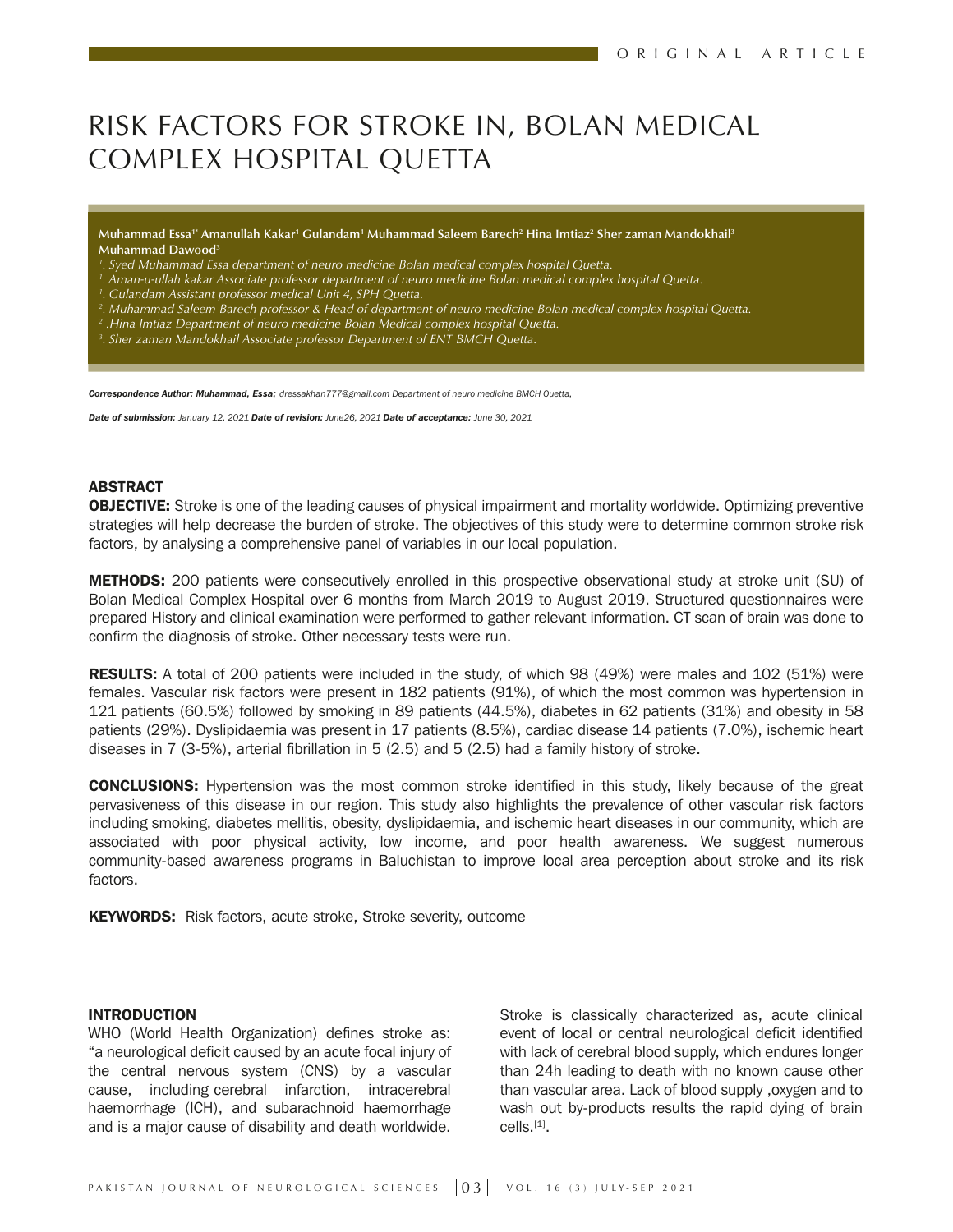Stroke is one of the most prevalent cause of severe, physical impairment and everlasting neurologic weakness around the world $[2]$ , and major cause of mortality worldwide<sup>[3]</sup>. The typical clinical presentation of stroke is difficulty speaking, abrupt paralysis on one side of the body (arm, face, or leg), hazy and fuzzy vision in one or both eyes, abrupt weakness in walking, and unexpected serious headache<sup>[4]</sup> Recent studies have shown decrease in stroke incidence in Westerncountries, with a parallel increase in Asian countries<sup>[5]</sup>. Including Pakistan<sup>[6]</sup>. Although stroke is an acute illness, it occurs because of chronic risk factors linked to style of living. Better control of these variables would improve not only the rate of stroke but also mortality rates.<sup>[7]</sup>. Hypertension remains the major causes of ischemic and haemorrhagic stroke<sup>[8]</sup>, with  $1$ of 3 individuals In Pakistan above the age 45 having's hypertension. The majority of these hypertensive individuals are incognizant of their disease because of poor knowledge<sup>[9]</sup>. Which is further propagates poor control of hypertension $[10]$ . Diabetes remains the second major risk factor of stroke<sup>[11]</sup>, with projection that, Pakistan will become the 4th most populous country in terms of diabetes<sup>[12]</sup> Pakistan has rare data of risk factors of stroke. Different reports have been highlighted in terms of stroke epidemiology. The number of strokes would be in millions in high population country which determines types of strokes and its risk factor. Pakistan is the most populous country in the world which is ranked as fifth position in the world having approximately 220.9 million population $[13]$  and 12.34 million population in Baluchistan by  $2017^{[14]}$ . There are no sizeable community based epidemiologic studies on stroke from Pakistan and specially from Baluchistan province. The province of Baluchistan has an extensive area by its geography. It has approximately 43% of Pakistan. Due to various hurdles in the ways of treating health related issues, Baluchistan peoples do not contain enough economy to deal with. The low level of literacy issue has a great impact on the health rate of Baluchistan, especially regarding to stroke in terms of diabetes and hypertension as they are silent diseases. The overall aim of this study is to identify risk factors and predictors for incident fatal and non-fatal stroke or TIA, and for stroke types, by analysing a comprehensive panel of variables in our local population.

#### RATIONAL OF THE STUDY:

In Pakistan stroke diseases is developing rapidly that is responsible for mortality $[15]$ . Mostly 40 -75 years old people are affected by stroke incidents. And below 40 years' rare cases of stroke may be found<sup>[16]</sup>. Diabetes has been previously reported as a common cause of stroke in Pakistan<sup>[17]</sup>. Other common risk factors in

Pakistan are age, ischemic heart disease, hypertension, and smoking. Stroke rates are equally found in male's and female's starting from the age at 40. This study will lead to consider an effort to scrutinize the direct and indirect effects of stroke incidents cause by different factors. This study was evaluated in neurological stroke unit department in BMC hospital Quetta. The Quetta contains only single stroke unit throughout Baluchistan due to lack of facilities and lack of focus in health educations. Thriving consumption of this study will lead to affirm those factors that is responsible for short- and long-term stroke incidents. This research will have both academic as well as effective platform if lead it in to accurate immanent. This study may be found out the exact risk factors to cause the stroke and find the better treatment and solutions to control the stroke problem. Eventually, this research will assist to stagnate several risk factors of strokes that will be effective for the doctors to prevent those factors causing stroke incidents.

#### RESEARCH QUESTIONS:

What are the main causes of stroke?

To what extent do smoking, diabetes and hypertension cause stroke?

#### OBJECTIVES OF THE STUDY:

The objectives of the study are as follow.

People need to realize how might they keep away from stroke and diminishing its risk factors particularly the ones that can be controlled.

- 1: to explore the types of strokes
- 2: To determine the risk factors causing stroke

3: To determine the incidence of stroke among urban and rural population

#### SUBJECTS AND METHOD:

This study was conducted during March 2019 to August 2019 among 200 stroke patients admitted to Bolan medical complex hospital, Quetta. We concentrate on investigating risk factors including hypertension, diabetes, hyperlipidaemia, age, smoking and heart diseases. preceding stroke. Hypertension was characterized as systolic blood pressure  $\geq 140$ mmHg or diastolic  $\geq$  90 mmHg. Diabetes was characterized as a self-reported history of diabetes. Dyslipidaemia was characterized as a self-revealed doctor finding. Atrial fibrillation was characterized as any electrocardiographic proof of atrial fibrillation or self-reported doctor finding. Weight list (BMI) were measured and calculated with overweight defined as BMI  $\geq$  26 kg/m2. Structured questionnaires were prepared History and clinical examination were performed to gather relevant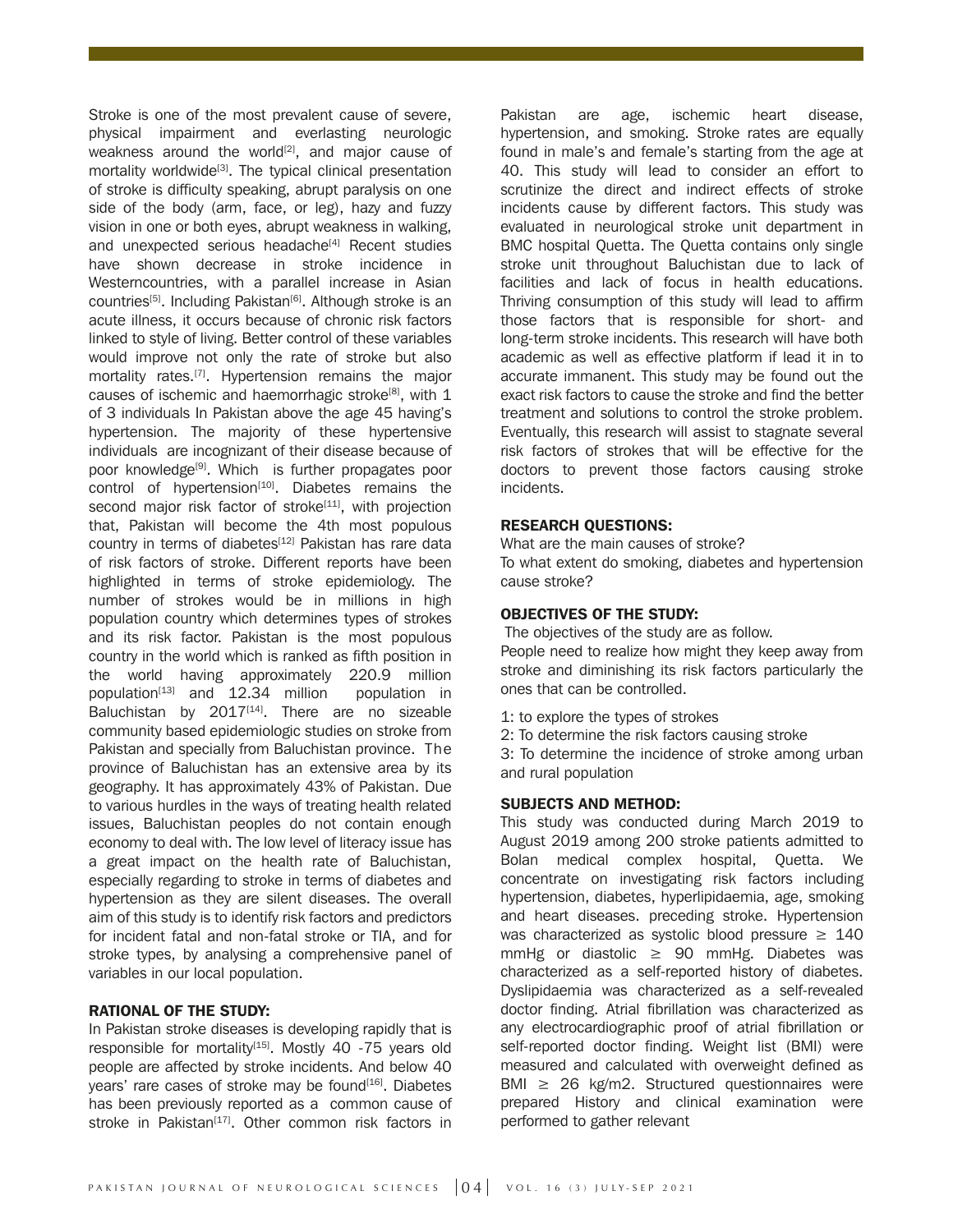information. CT scan of brain was done to confirm the diagnosis of stroke. Other necessary tests were run.

#### RESEARCH DESIGN AND METHODOLOGY:

Prospective observational study design was carried out at stroke unit (SU) of BMCH for 6 consecutive months from March 2019 to August 2019.

#### SAMPLE AND SAMPLING TECHNIQUE OF THE STUDY:

All the patients of stroke in stroke unit at BMC hospital are selected as sample for data collection. The sampling techniques was convenient sampling.

#### DATA COLLECTION TOOL:

The proposed study intends to adopt structured to muster primary data from the patients who suffer from stroke. Based on research objectives interview method was used to collect the data.

#### DATA PROCESSING AND ANALYSIS:

Collected data was analysed through SPSS with continuous variables reported as a range, mean and percentile frequencies. For comparing and ratio categorical data, chi-squared (χ2) was done.

#### RESULTS:

#### CHARACTERISTICS OF PARTICIPANTS:

A total of 200 patients were included in the study, of which 98 (49%) were males and 102(51%) were females. Ten patients (5%) were 40 years or younger, 82 patients (41%) were between 40 to 60, 83 patients (41.5%) were from 60-80 years and 25 (12.5%) were older than 80. The highest prevalence of stroke was between the ages of 60 and 80years. Table no:1 contains these results.

| <b>AGE</b>                      | <b>FREQUENCY</b> | <b>PERCENT</b> |  |
|---------------------------------|------------------|----------------|--|
| $20 - 40$                       | 10               | 5.0%           |  |
| 40-60                           | 82               | 41.0%          |  |
| 60-80                           | 83               | 41.5%          |  |
| 80 >                            | 25               | 12.5%          |  |
| <b>SEX DISTRIBUTION</b>         |                  |                |  |
| <b>SEX</b>                      | <b>FREQUENCY</b> | <b>PERCENT</b> |  |
| Male                            | 98               | 49.0%          |  |
| Female                          | 102              | 51.0%          |  |
| <b>TOTAL</b>                    | 200              | 100.0%         |  |
| Table 1: Age & Sex distribution |                  |                |  |

Most of the patients were Pashtun by ethnicity 83(41.5%) or Baloch 75 (37.5%), followed by Urdu speaking were 27(13.5%), Persian in 11(5.5%) while 4(2%) were others. Among these 122 patients (61%) belonged to rural area and the remining 78 (39%) were from urban area. The literacy rate was very low with 154 (77%) illiterates, and only 31 (15.5) were high school graduates, 9 (4.5%) was bachelors, 6 (3%) were master's degree holders (Table 02).

| <b>EDUCATION</b>       | <b>FREQUENCY</b> | <b>PERCENT</b> |
|------------------------|------------------|----------------|
| Master's               | 06               | 3.0%           |
| <b>Bachelor</b>        | 09               | 4.5%           |
| High school            | 31               | 15.5%          |
| Illiterate             | 154              | 77.0%          |
| Total                  | 200              | 100.0%         |
| Table 2: literacy rate |                  |                |

Only Seven (3.5%) patients had a family history of stroke. Ischemic stroke was more common (n=106, 53%) than haemorrhagic (n=94 (47%).

| <b>BMI</b>                 | <b>FREQUENCY</b> | <b>PERCENT</b> |  |
|----------------------------|------------------|----------------|--|
| 30<                        | 139              | 69.5%          |  |
| 30 >                       | 61               | 30.5%          |  |
| <b>STROKE TYPE</b>         |                  |                |  |
| <b>Ischemic</b>            | 106              | 53%            |  |
| Haemorrhagic               | 94               | 47%            |  |
| Table 3: BMI & Stroke type |                  |                |  |

Socioeconomic profile analysis showed 128 patients (64%) from lower class, 66 33%) from middle class and remaining 6(3%) belongs from upper class.

| <b>Risk Factor</b>         |               | <b>Frequency</b> | <b>Percent</b> |
|----------------------------|---------------|------------------|----------------|
| <b>Family history</b>      | Male          | 03               | 1.5%           |
| stroke                     | <b>Female</b> | 04               | 02%            |
|                            | Total         | 07               | 3.5%           |
| <b>Hypertension</b>        | <b>Male</b>   | 55               | 27.5%          |
|                            | <b>Female</b> | 66               | 33%            |
|                            | Total         | 121              | 60.5%          |
| <b>Diabetes</b>            | <b>Male</b>   | 31               | 15.5%          |
|                            | <b>Female</b> | 31               | 15.5%          |
|                            | Total         | 62               | 31%            |
| <b>Smoking</b>             | Male          | 71               | 35.5%          |
|                            | <b>Female</b> | 18               | 09%            |
|                            | Total         | 89               | 44.5%          |
| <b>Dyslipidaemia</b>       | Male          | 11               | 5.5%           |
|                            | <b>Female</b> | 06               | 03%            |
|                            | Total         | 17               | 8.5%           |
| <b>Atrial fibrillation</b> | <b>Male</b>   | 03               | 1.5%           |
|                            | <b>Female</b> | 02               | 01%            |
|                            |               |                  |                |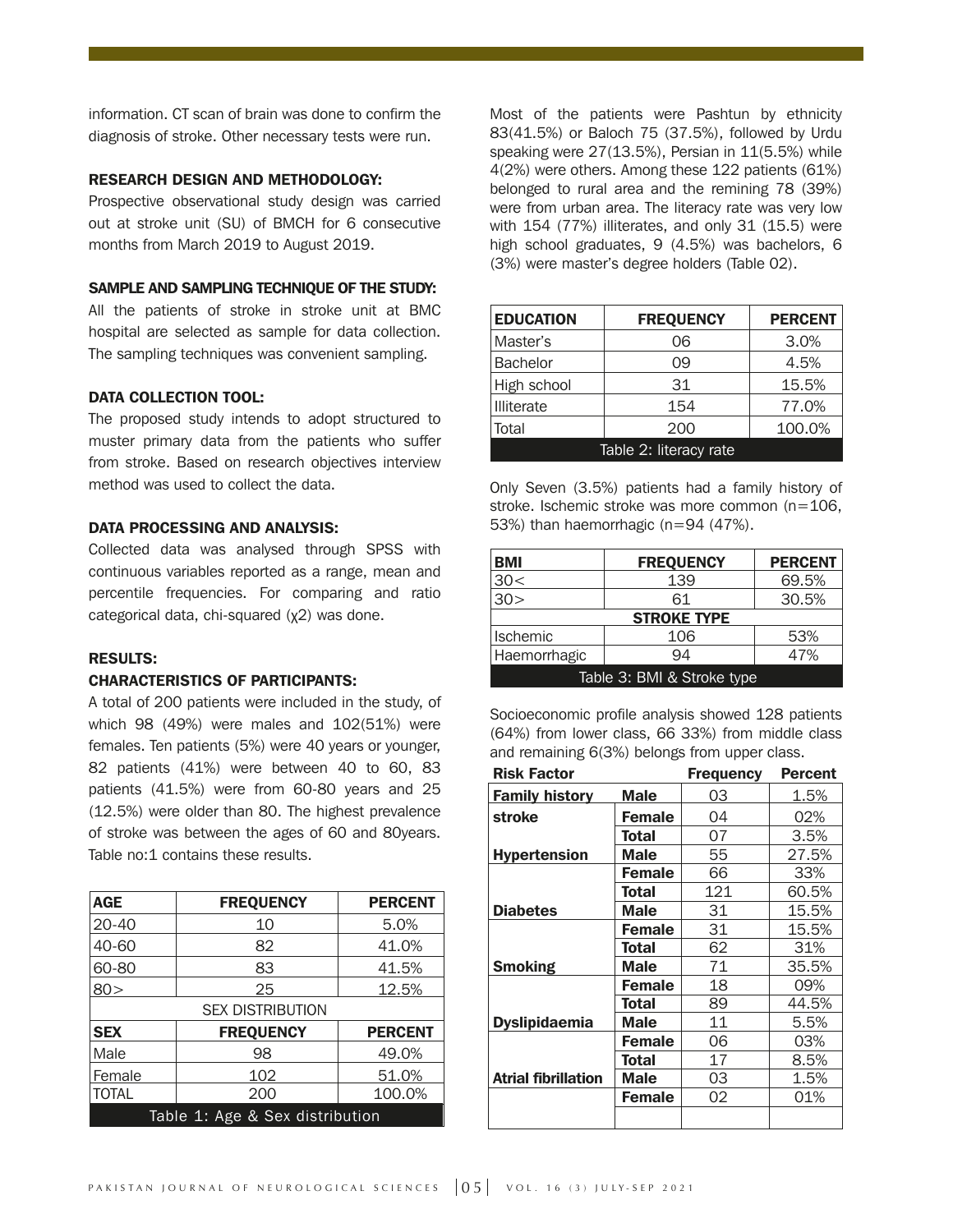|                        | <b>Total</b>  | 05 | 2.5%  |
|------------------------|---------------|----|-------|
| <b>Previous stroke</b> | <b>Male</b>   | 16 | 08%   |
|                        | <b>Female</b> | 17 | 8.5%  |
|                        | <b>Total</b>  | 33 | 16.5% |
| <b>Ischemic</b>        | <b>Male</b>   | 08 | 04%   |
| heart disease          | <b>Female</b> | 06 | 03%   |
|                        | <b>Total</b>  | 14 | 7.5%  |
| <b>Obesity</b>         | <b>Male</b>   | 31 | 15.5% |
|                        | <b>Female</b> | 27 | 13.5% |
|                        | <b>Total</b>  | 85 | 29%   |

#### RISK FACTORS:

Risk factors were present in 182 (91%) patients, the most common risk factor was hypertension 121(60.5%) (table 4), followed by smoking 89 (44.5%), diabetes with the incidence of 62(31%), obesity 58(29%), one hundred thirty-nine patients (69.5%) have BMI 30<. Whereas 7 (3.5%) patients have the family history of stroke, Dyslipidaemia was present in 17 patients (8.5%), cardiac disease 14 patients (7.0%), ischemic heart diseases in 7 (3-5%), arterial fibrillation in 5 (2.5) and 5 (2.5) had a family history of stroke. The forty-nine (24.5%) has one risk factor, 68(34%) presented with two risk factors while most of the population 65(32.5%) has been presented with three or more than three risk factors. One hundred forty-two (71.0) patients have only stroke and the most common disease found in the population other than stroke was asthma 26(13%), the 2nd most common was Tuberculosis 17 (8.5%), thyroid disease found in 8(4%), LV dysfunction in 3(1.5%), liver disease in 2(1%) and COPD and Epistaxis was found in one patient (0.5%) population, which indicates the higher prevalence rate of pulmonary disease in region (table 5)

| <b>Reach to hospital</b>            | <b>FREQUENCY</b> | <b>PERCENT</b> |
|-------------------------------------|------------------|----------------|
| Asthma                              | 26               | 13.5%          |
| <b>COPD</b>                         | 01               | 0.5%           |
| Epistaxis                           | 01               | 0.5%           |
| Liver Disease                       | 02               | 1.0%           |
| LV Dysfunction                      | 03               | 1.5%           |
| ΤB                                  | 17               | 8.5%           |
| Thyroid                             | 08               | 4.0%           |
| Non                                 | 142              | 71.0%          |
| Total                               | 200              | 100.0%         |
| Table 5: Diseases other then stroke |                  |                |

In the previous drug profile, 58(29%) patients were taking NSAIDS, 29(14.5%) taking anti-depressants, 28(14%) taking anti platelets drugs, 25 (12.5%) were taking statins and 22 (11%) were the users of contraceptives. The 17(8.5%) reaches to hospital within 3hours, while 26(13%) reaches within 6 hours, 34(17%) reaches within 10 hours, majority of the patients 40(20%) reaches within 15 hours, 25(12.5) reaches within 20 hours, 33(16.5%) reaches within 24hours and 25(12.5%) patients reaches to hospital more than 24 hours.

| <b>Reach to hospital</b>             | <b>FREQUENCY</b> | <b>PERCENT</b> |
|--------------------------------------|------------------|----------------|
| Within 3 hours                       | 17               | 8.5%           |
| Within 6 hours                       | 26               | 13.0%          |
| Within 10 hours                      | 34               | 17.0%          |
| Within 15 hours                      | 40               | 20.0%          |
| Within 20 hours                      | 25               | 12.5%          |
| Within 24 hours                      | 33               | 16.5%          |
| More than 24 hours                   | 25               | 12.5%          |
| Total                                | 200              | 100.0%         |
| Table 06: Diseases other than stroke |                  |                |

The morbidity rate was higher than mortality 171(85.5%) patients have been survived while 29(14.5%) patients died (Table 07).

| <b>Mortality</b>         | <b>FREQUENCY</b> | <b>PERCENT</b> |
|--------------------------|------------------|----------------|
| Survive                  | 171              | 85.5%          |
| Expired                  | 29               | 14.5%          |
| Total                    | 200              | 100.0%         |
| Table 07: Mortality rate |                  |                |

DISCUSSION:

Stroke refers to any disease in which there is focal injury occur to the brain due to lack of blood supply, stroke has multiple aetiologies<sup>[18]</sup>. Many risk factors are involved in stroke the most common of which is hypertension, diabetes, dyslipidaemia, arterial fibrillation. The objectives of this study were to determine the frequency of risk factors of stroke in a patient presenting to BMCH hospital Quetta. The present study adds to the already published research evidence on the topic, the strength of the present study was its large sample size of 200 cases and a strict exclusion criterion. We also stratified the results to address various effects modifiers, in the present study hypertension was found to be the most frequent risk factor. Few recent studies investigated the same factors , recent study in east Asian countries by Young Dae Kim et al(2016) ported that hypertension is the most common risk factors for stroke<sup>[19]</sup>. Another study conduct by Sorganvi et al(2014) conducted in China found out the same results hypertension (0R=3.807), diabetes (0R=3.473 hypercholesteremia (OR=3.768), obesity (0R=2.471), smoking  $(OR=2.42)$ , family history of stroke  $(OR=2.359)^{[20]}$ .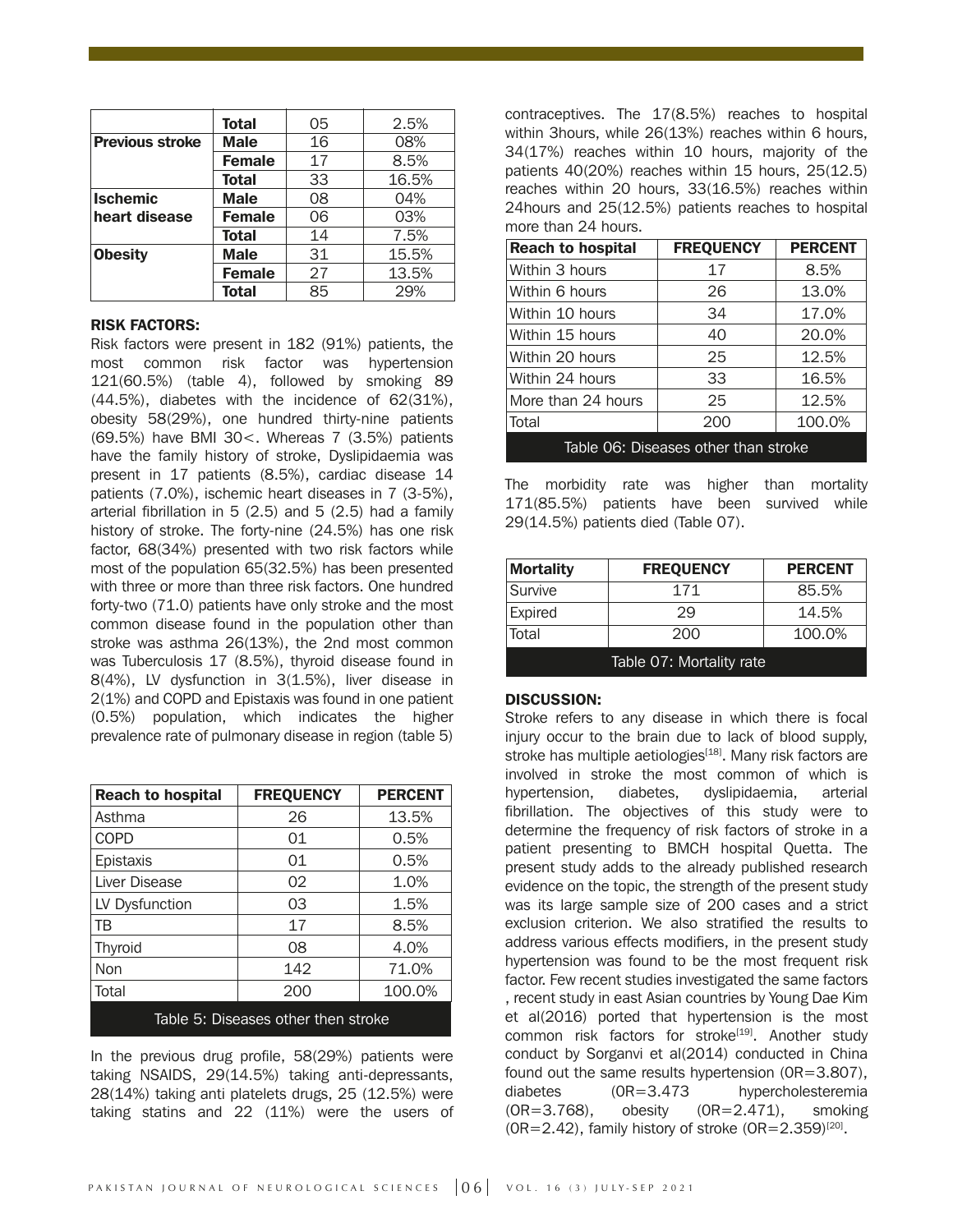A case control study conducted at Nigeria and Ghana found out the same results with the percentage of 90•8% for hypertension, and 35•8% (25•3–46•2) for dyslipidaemia, $[21]$ . In the present study we found hypertension the major risk factor of stroke with the statistics of 121(60.5%)p=0.214 the 2nd most common risk factor was smoking and diabetes our observation is in line with  $[8, 22]$  who reported the similar results. A significant finding in this research conveying new information, is that an undesirable dietary fat intake is a danger factor for stroke, showing that alteration of food propensities may assume a part in endeavours to bring down the stroke rate. Another finding is that obesity and dyslipidaemias currently increasing in our population which is very alarming situation in terms of stroke and other deadly diseases. We have recognized the main modifiable risk factors that record 91% related with stroke among individuals from Baluchistan biggest study done on stroke in Baluchistan ever. Dietary and financial variables appear to assume more significant act in tendency to stroke among the population in Baluchistan than other provinces. Extra Ordinary intake of meat, sodium chloride, and low utilization of green verdant vegetables were related with stroke. A nearly two time

#### References:

- 1. Fekadu, G., L. Chelkeba, and A. Kebede, Riskfactors, clinical presentations and predictors of stroke among adult patients admitted to strokeunit of Jimma university medical center, south west Ethiopia: prospective observational study. BMC Neurology, 2019. 19(1): p. 187.
- 2. Neil R. Sims, H.M., Mitochondria, oxidative metabolism and cell death in stroke, . **Biochimicaet**  Biophysica Acta (BBA) - Molecular Basis of Disease, 2010. Volume 1802,(Issue 1,): p. 80-91.
- 3. WHO, W.H.O., Global status report on noncommunicable diseases 2014. 2014.
- 4. Rennert, R.C., et al., Epidemiology, Natural History, and Clinical Presentation of Large Vessel Ischemic Stroke. Neurosurgery, 2019. 85(suppl 1): p. S4-S8.
- 5. Khanevski, A.N., et al., Recurrent ischemic stroke: Incidence, predictors, and impact on mortality.Acta Neurologica Scandinavica, 2019. 140(1): p. 3-8.
- 6. Khan, M.I., et al., The epidemiology of stroke in a developing country (Pakistan). Pakistan Journal of Neurological Sciences (PJNS), 2019. 13(3): p. 30-44.
- 7. Soliman, R.H., et al., Risk factors of acute

more risk of stroke has been accounted among the study population with self-revealed stress vs the population without anxiety and stress.in a whole, our study emphasizes the addition of different risk factors, for example, livelihood, underprivileged dietary nature, and stress as hazard components to stroke event among Baluchistan province, likely mirroring the impact of selection of western ways of life.

#### CONCLUSION:

Hypertension was the most common stroke identified risk in this study, likely because of the great pervasiveness of this disease in our region. This study also highlights the prevalence of other vascular risk factors including smoking, diabetes mellitus, obesity, dyslipidaemia, and ischemic heart diseases in our community, which are associated with poor physical activity, low income, and poor health awareness. We suggest numerous community-based awareness session in Baluchistan to improve local people perception about stroke and its risk factors and a public session to be arranged by local organization/health department to regulate significant risk factors like hypertension, smoking, diabetes, obesity, ischemic heart diseases and dyslipidaemia.

#### ischemic

 stroke in patients presented to Beni-Suef University Hospital: prevalence and relation to stroke severity at presentation. The Egyptian Journal of Neurology, Psychiatry and Neurosurgery, 2018. 54(1): p. 8.

- 8. Kaliyaperumal, A., et al., Epidemiology and Risk Factors in Stroke. Reviews in Neurology 2019, 2020: p. 43.
- 9. Arain, D.M.I., SP070 SILENT KILLER IN PAKISTAN: AN ALARMING BURDEN OF OUR SOCIETY. Nephrology Dialysis Transplantation, 2019. 34(Supplement\_1): p. gfz103. SP070.
- 10. Jafar, T.H., et al., Determinants of uncontrolled hypertension in rural communities in South Asia—Bangladesh, Pakistan, and Sri Lanka. American journal of hypertension, 2018. 31(11): p. 1205-1214.
- 11. Khealani, B.A. and M. Wasay, The burden of stroke in Pakistan. International Journal of Stroke, 2008. 3(4): p. 293-296.
- 12. Aamir, A.H., et al., Diabetes Prevalence Survey of Pakistan (DPS-PAK): prevalence of type 2 diabetes mellitus and prediabetes using HbA1c: a population-based survey from Pakistan. BMJ open, 2019. 9(2): p. e025300.
- 13. matter, w., Pakistan Population world matter, 2020.